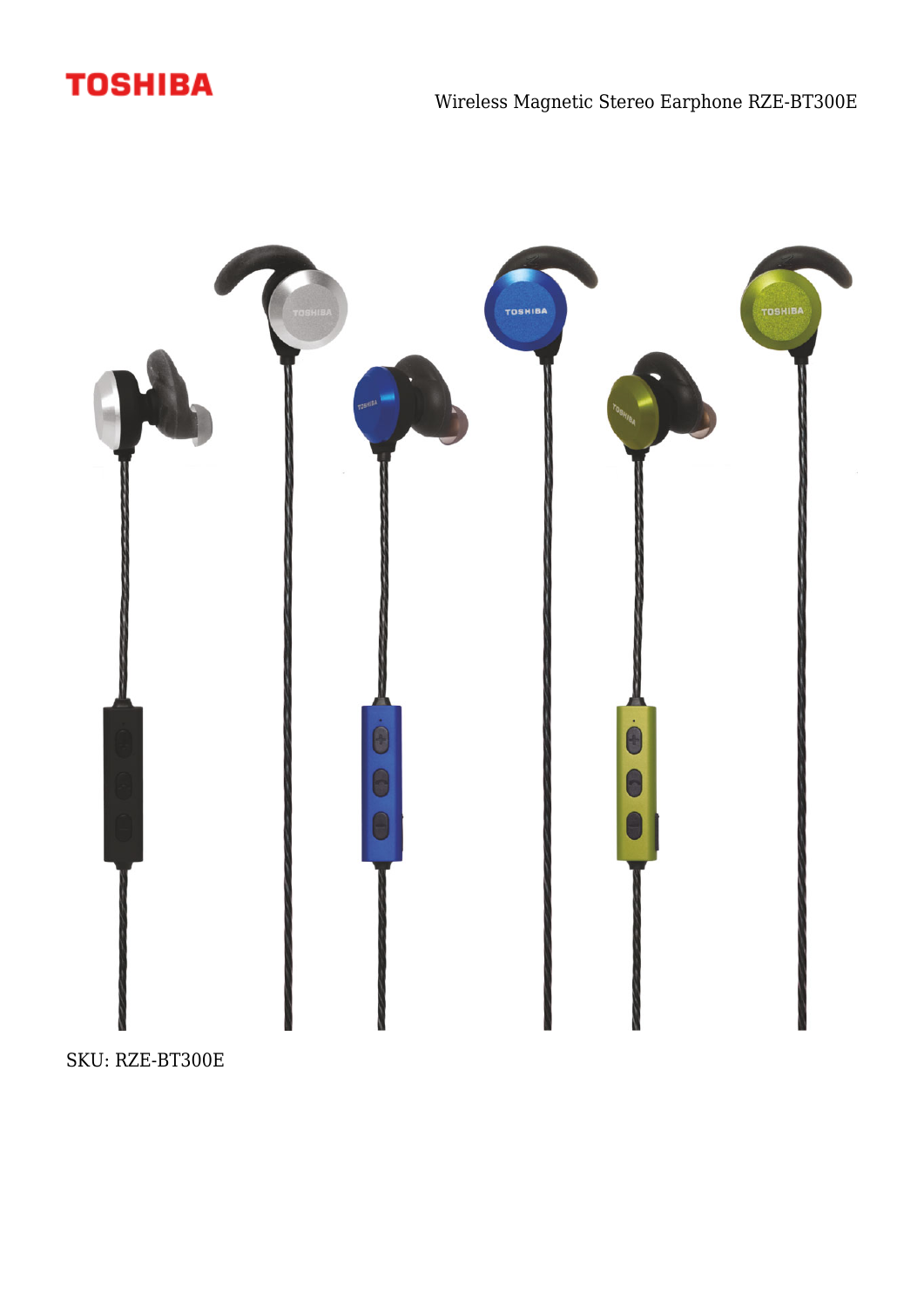

## **DESIGN**

The biggest advantage of RZE-BT300E is its design where you can have them hanging on your chest like a necklace because of the magnetized buds. No more worries about misplacing them and the struggle to find them when you want to listen to your favorite music. Ergonomic design with interchangeable soft ear-buds and ear hooks fit perfectly to your ears. You do not have to worry about dropping them during sports activities like running, hiking, camping, biking, jogging, climbing, gym exercise etc. Being lightweight at just 20 gms, you can use it for a long time without ear fatigue.

#### **PERFORMANCE**

Magnetic power on/off and built-in microphone features available. Latest Bluetooth 4.2 technology offers easy and fast pairing with smart-phones, tablets, and other Bluetooth enabled devices. Technology offers a service distance of up to 10m (33ft). RZE-BT300E allows excellent connectivity to two Bluetooth devices at the same time. With in-line microphone and call/music control features like play, pause, forward, backward and volume control, RZE-BT300E gives you complete control on your music and phone calls.

### **ROBUST SOUND**

RZE-BT300E provides excellent stereo sound quality for a richer auditory experience. A frequency response of 20-20000 Hz gives the right level for high and low pitches and can also pick up the deep bass easily. This offers powerful and skip-free audio while you are running, biking or at the gym.

### **CHARGING**

RZE-BT300E offers quick full charging in 1-2 hours with micro USB cable. A single charge gives up to 4 hours of talk time/ music time (BT music play time at 80% volume level), so you have less time charging and more time to do what you need. Micro USB charging cable included in the accessory kit.

**SPECIFICATIONS**

**Frequency Response** 20Hz - 20KHz

**Power On / Off** Magnetic Power On / Off